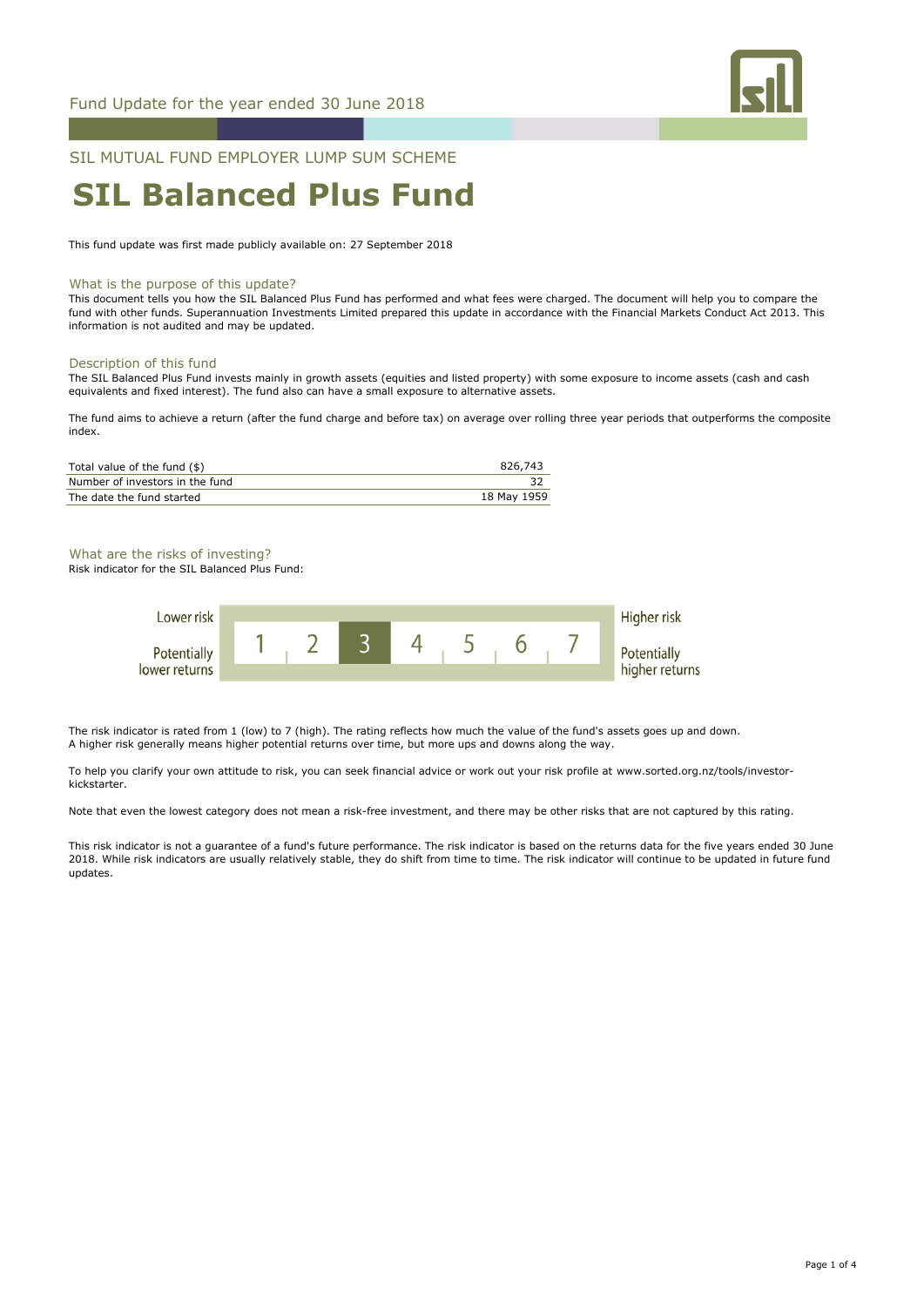| How has the fund performed?                   |                                 |           |  |  |
|-----------------------------------------------|---------------------------------|-----------|--|--|
|                                               | Average over past<br>five years | Past year |  |  |
| <b>Annual return</b>                          |                                 |           |  |  |
| (after deductions for charges and tax)        | 8.39%                           | $9.62\%$  |  |  |
| Annual return                                 |                                 |           |  |  |
| (after deductions for charges but before tax) | 9.61%                           | 10.05%    |  |  |
| Market index annual return                    |                                 |           |  |  |
| (reflects no deduction for charges and tax)   | 10.00%                          | 10.31%    |  |  |

The market index annual return is calculated using the target investment mix and the indices of each asset class.

Additional information about the market index is available in the statement of investment policy and objectives on the scheme register at business.govt.nz/disclose.



## **Annual return graph**

This shows the return after fund charges and tax for each of the last 10 years ending 31 March. The last bar shows the average annual return for the last 10 years, up to 30 June 2018.

**Important:** This does not tell you how the fund will perform in the future.

Returns in this update are after tax at the highest prescribed investor rate (PIR) of tax for an individual New Zealand resident. Your tax may be lower.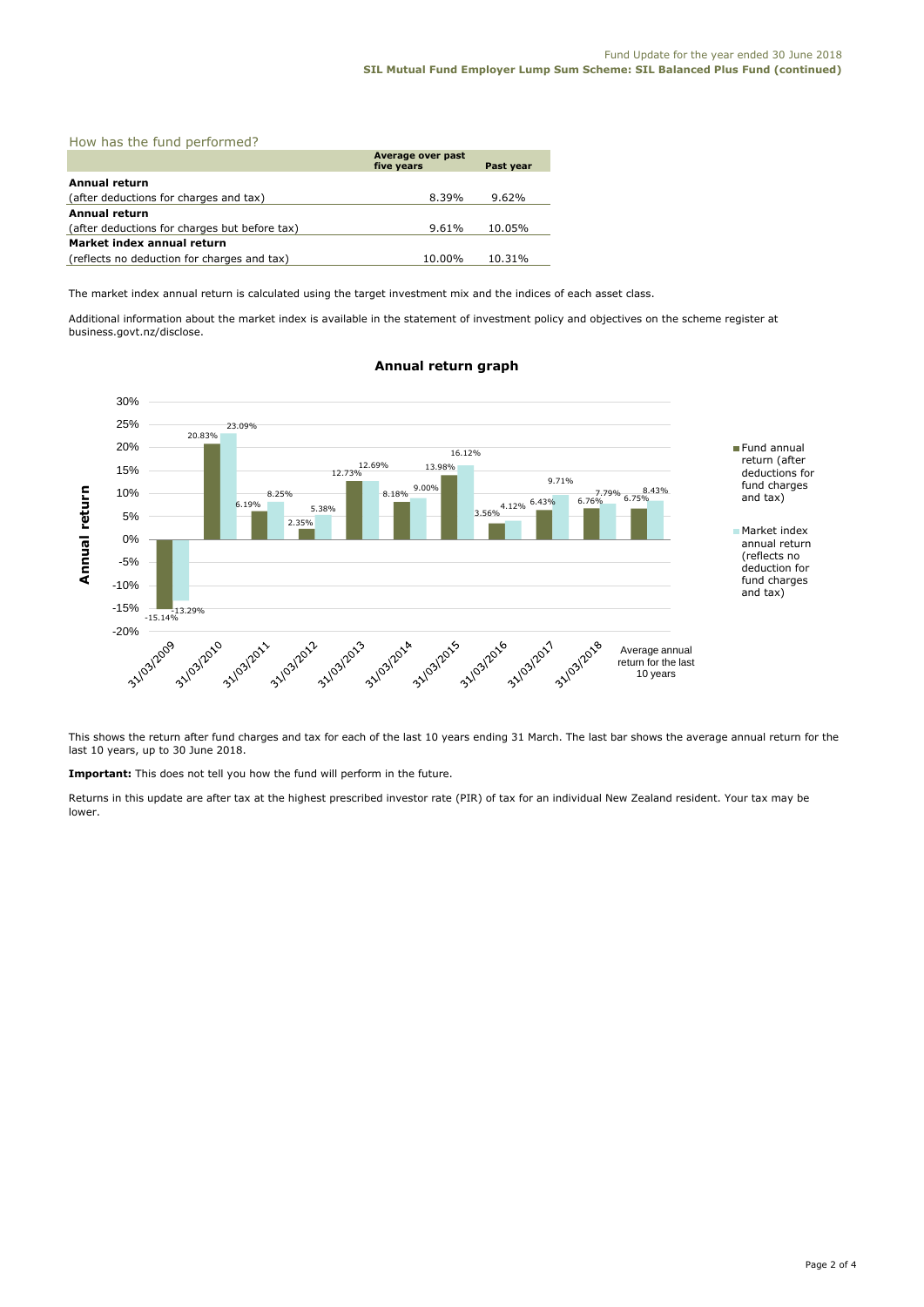#### What fees are investors charged?

Investors in the SIL Balanced Plus Fund are charged fund charges. In the year to 30 June 2018 these were:

|                                             | % of net asset value          |
|---------------------------------------------|-------------------------------|
| <b>Total fund charges</b>                   | 0.86%                         |
| Which are made up of:                       |                               |
| Total management and administration charges | $0.86\%$                      |
| Including:                                  |                               |
| Manager's basic fee                         | 0.75%                         |
| Other management and administration charges | 0.11%                         |
| Total performance based fees                | 0.00%                         |
|                                             | Dollar amount per<br>investor |
| <b>Other charges</b>                        |                               |
| Other charges                               | \$0                           |

Investors are not currently charged individual action fees for specific actions or decisions (for example, for withdrawing from or switching funds).

Small differences in fees and charges can have a big impact on your investment over the long term.

#### Example of how this applies to an investor

Sarah had \$10,000 in the fund at the start of the year and did not make any further contributions. At the end of the year, Sarah received a return after fund charges were deducted of \$962 (that is 9.62% of her initial \$10,000). Sarah did not pay any other charges. This gives Sarah a total return after tax of \$962 for the year.

### What does the fund invest in?

**Actual investment mix**<br>This shows the types of assets that the fund invests in. This shows the mix of ass

This shows the mix of assets that the fund generally intends to invest in.